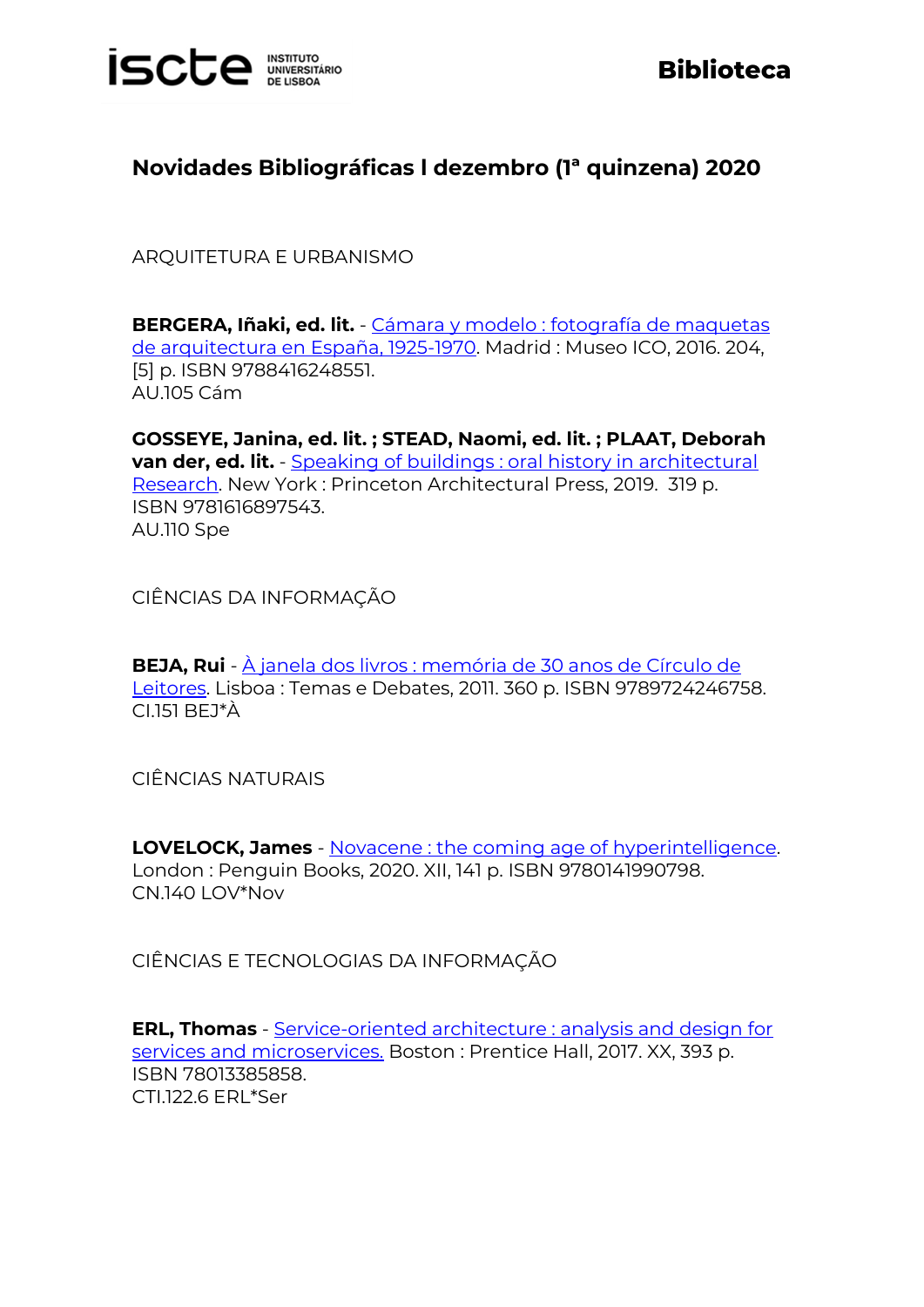

**FRANCHESCHETTI, Massimo** - [Wave theory of information.](https://catalogo.biblioteca.iscte-iul.pt/cgi-bin/koha/opac-detail.pl?biblionumber=107762) Cambridge : Cambridge University Press, 2018. XXIII, 451 p. ISBN 9781107022317. CTI.214 FRA\*Wav

**GONÇALVES, Daniel ; FONSECA, Manuel J., co-aut. ; CAMPOS, Pedro, co-aut**. - [Introdução ao design de interfaces.](https://catalogo.biblioteca.iscte-iul.pt/cgi-bin/koha/opac-detail.pl?biblionumber=107755) Lisboa : FCA - Editora de Informática, 2017. 384 p. ISBN 9789727228706. CTI.157 GON\*Int

**GUNKEL, David J.** - [An introduction to communication and artificial](https://catalogo.biblioteca.iscte-iul.pt/cgi-bin/koha/opac-detail.pl?biblionumber=107812)  [intelligence.](https://catalogo.biblioteca.iscte-iul.pt/cgi-bin/koha/opac-detail.pl?biblionumber=107812) Cambridge : Polity Press, 2020. XVIII, 363 p. ISBN 9781509533176. CTI.161 GUN\*Int

**MCKINNEY, Wes** - [Python for data analysis : data wrangling with](https://catalogo.biblioteca.iscte-iul.pt/cgi-bin/koha/opac-detail.pl?biblionumber=107592)  [Pandas, NumPy, and IPython.](https://catalogo.biblioteca.iscte-iul.pt/cgi-bin/koha/opac-detail.pl?biblionumber=107592) Sebastopol, CA : O'Reilly, 2017. XVI, 528 p. ISBN 9781491957660. CTI.133 McK\*Pyt

**RIMOLDI, Bixio** - [Principles of digital communication : a top-down](https://catalogo.biblioteca.iscte-iul.pt/cgi-bin/koha/opac-detail.pl?biblionumber=107763)  [approach.](https://catalogo.biblioteca.iscte-iul.pt/cgi-bin/koha/opac-detail.pl?biblionumber=107763) Cambridge : Cambridge University Press, 2016. XXII, 289 p. ISBN 9781107116450. CTI.200 RIM\*Pri

**TURNER, Raymond** - [Computational artifacts : towards a philosophy of](https://catalogo.biblioteca.iscte-iul.pt/cgi-bin/koha/opac-detail.pl?biblionumber=107527)  [computer science.](https://catalogo.biblioteca.iscte-iul.pt/cgi-bin/koha/opac-detail.pl?biblionumber=107527) Berlim : Springer, 2018. XV, 255 p. ISBN 9783662585597. CTI.141 TUR\*Com

**VANDERPLAS, Jake** - [Python data science handbook : essential tools](https://catalogo.biblioteca.iscte-iul.pt/cgi-bin/koha/opac-detail.pl?biblionumber=107593)  [for working with data.](https://catalogo.biblioteca.iscte-iul.pt/cgi-bin/koha/opac-detail.pl?biblionumber=107593) Sebastopol, CA : O'Reilly, 2017. 517 p. ISBN 9781491912058. CTI.133 VAN\*Pyt

**WESTRE, Aaron** - [Design games for architecture : creating digital](https://catalogo.biblioteca.iscte-iul.pt/cgi-bin/koha/opac-detail.pl?biblionumber=107583)  [design tools with unity.](https://catalogo.biblioteca.iscte-iul.pt/cgi-bin/koha/opac-detail.pl?biblionumber=107583) New York : Routledge, 2014. XIV, 190 p. ISBN 9780415622776. CTI.132 WES\*Des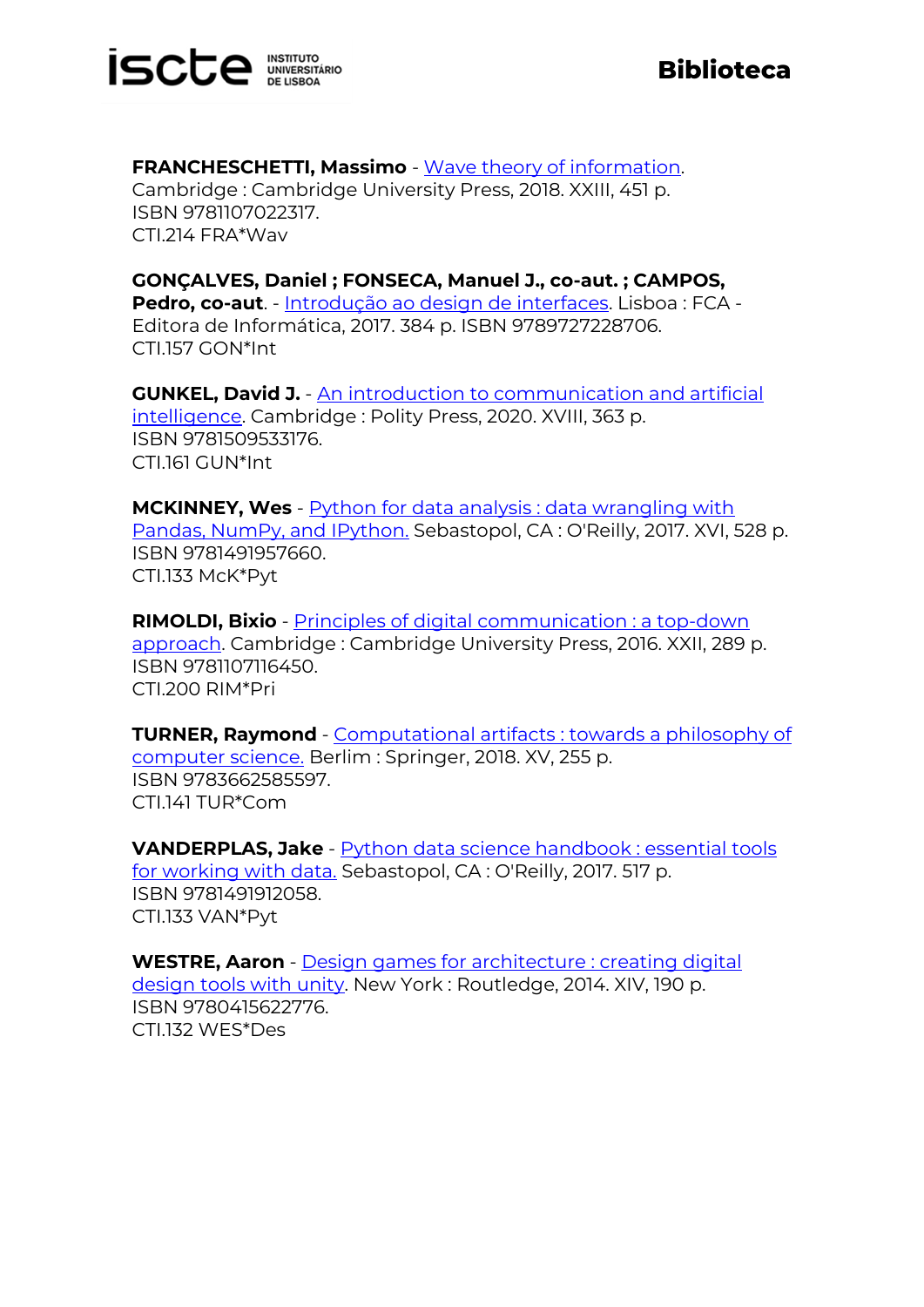

ECONOMIA

**ABBING, Hans** - [The changing social economy of art : are the arts](https://catalogo.biblioteca.iscte-iul.pt/cgi-bin/koha/opac-detail.pl?biblionumber=107953)  [becoming less exclusive?.](https://catalogo.biblioteca.iscte-iul.pt/cgi-bin/koha/opac-detail.pl?biblionumber=107953) Cham : Palgrave Macmillan, 2019. 257 p. ISBN 9783030216672. E.172 ABB\*Cha

**BOWLES, Samuel ; GINTIS, Herbert, co-aut**. - [A cooperative species :](https://catalogo.biblioteca.iscte-iul.pt/cgi-bin/koha/opac-detail.pl?biblionumber=107765)  [human reciprocity and its evolution.](https://catalogo.biblioteca.iscte-iul.pt/cgi-bin/koha/opac-detail.pl?biblionumber=107765) Princeton : Princeton University Press, 2013. XII, 262 p. ISBN 9780691158167. E.111 BOW\*Coo

**DOERINGER, Peter B. ; PIORE, Michael J., co-aut.** - [Internal labour](https://catalogo.biblioteca.iscte-iul.pt/cgi-bin/koha/opac-detail.pl?biblionumber=107350)  [markets and manpower analysis.](https://catalogo.biblioteca.iscte-iul.pt/cgi-bin/koha/opac-detail.pl?biblionumber=107350) London : Routledge, 1971. XXXV, 212 p. ISBN 9780873323321. E.190 DOE\*Int

**LIVERMORE, Michael A., ed. lit. ; REVESZ, Richard L., ed. lit.** - [The](https://catalogo.biblioteca.iscte-iul.pt/cgi-bin/koha/opac-detail.pl?biblionumber=107928)  [globalization of cost-benefit analysis in environmental policy.](https://catalogo.biblioteca.iscte-iul.pt/cgi-bin/koha/opac-detail.pl?biblionumber=107928) Oxford : Oxford University Press, 2013. XVI, 335 p. ISBN 9780199934386. E.204 Glo,2

**MIROWSKI, Philip ; NIK-KHAH, Edward, co-aut.** - [The knowledge we](https://catalogo.biblioteca.iscte-iul.pt/cgi-bin/koha/opac-detail.pl?biblionumber=107379)  [have lost in information : the history of information in modern](https://catalogo.biblioteca.iscte-iul.pt/cgi-bin/koha/opac-detail.pl?biblionumber=107379)  [economics.](https://catalogo.biblioteca.iscte-iul.pt/cgi-bin/koha/opac-detail.pl?biblionumber=107379) New York : Oxford University Press, 2017. X, 298 p. ISBN 9780190270056. E.111.4 MIR\*Kno

**STILWELL, Frank** - [The political economy of inequality.](https://catalogo.biblioteca.iscte-iul.pt/cgi-bin/koha/opac-detail.pl?biblionumber=107349) Cambridge: Polity Press, 2019. XIII, 289 p. ISBN 9781509528653. E.111 STI\*Pol

ESTUDOS AFRICANOS

**CARVALHO, Clara, ed. lit.** - [Mulheres no mercado da saúde : Apoio](https://catalogo.biblioteca.iscte-iul.pt/cgi-bin/koha/opac-detail.pl?biblionumber=106928)  [social em Angola, Moçambique Guiné-Bissau e Niger.](https://catalogo.biblioteca.iscte-iul.pt/cgi-bin/koha/opac-detail.pl?biblionumber=106928) Coimbra : Almedina, 2013. 358 p. ISBN 9789724054865. EA.ASS 1 Mul,4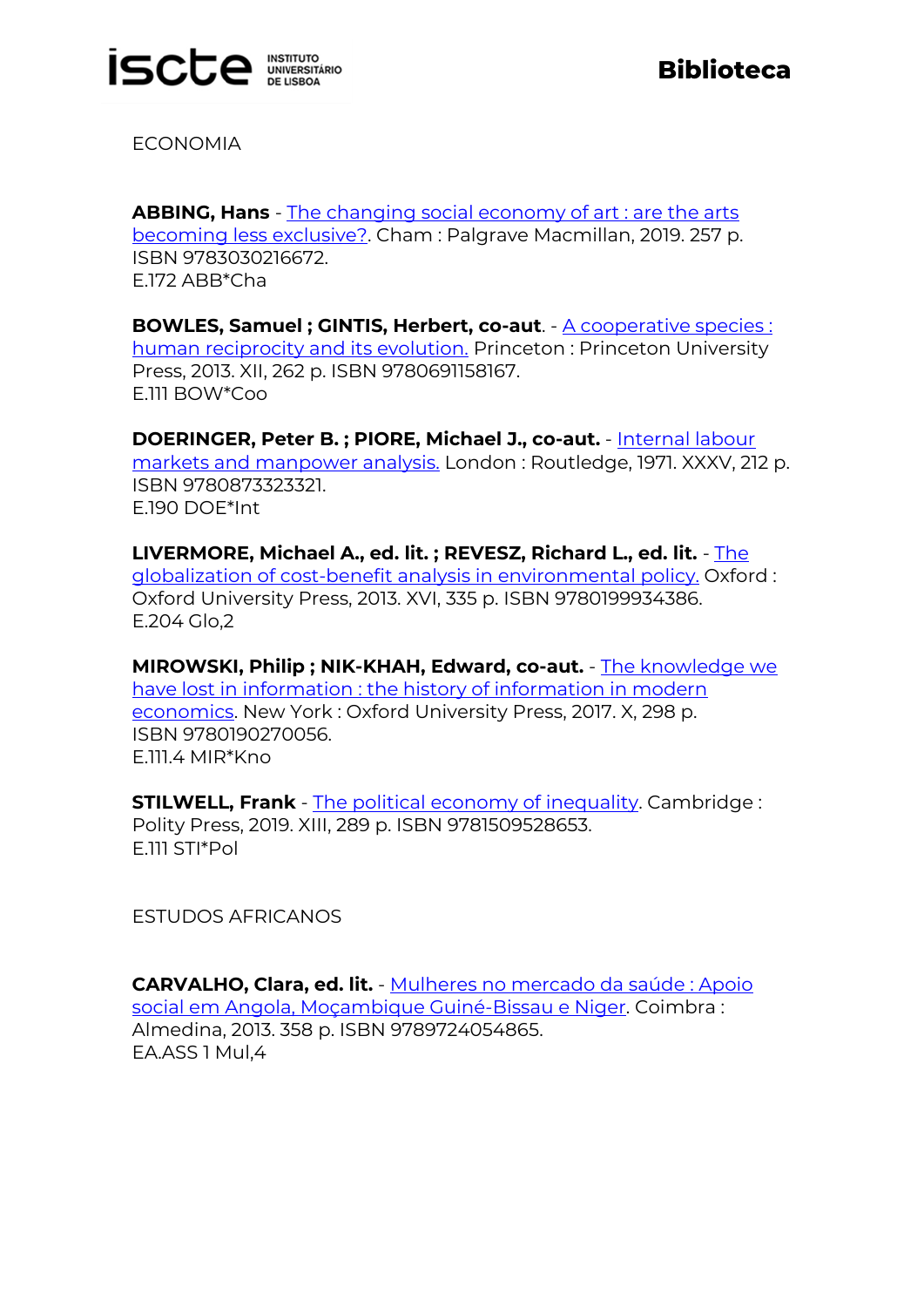

GESTÃO

**CARVALHO, José Crespo de ; RAMOS, Tânia, co-aut.** - [Logística na](https://catalogo.biblioteca.iscte-iul.pt/cgi-bin/koha/opac-detail.pl?biblionumber=107769)  [saúde.](https://catalogo.biblioteca.iscte-iul.pt/cgi-bin/koha/opac-detail.pl?biblionumber=107769) Lisboa : Edições Sílabo, 2019. 320 p. ISBN 9789895610280. G.118 CAR\*Log

**ENGLE, Robert** - [Anticipating correlations : a new paradigm for risk](https://catalogo.biblioteca.iscte-iul.pt/cgi-bin/koha/opac-detail.pl?biblionumber=106889)  [management.](https://catalogo.biblioteca.iscte-iul.pt/cgi-bin/koha/opac-detail.pl?biblionumber=106889) Princeton : Princeton University Press, 2009. 149 p. ISBN 9780691116419. G.160 ENG\*Ant

**STOLOWY, Hervé ; DING, Yuan, co-aut. ; PAUGAM, Luc, co-aut.** - [Financial accounting and reporting : a global perspective.](https://catalogo.biblioteca.iscte-iul.pt/cgi-bin/koha/opac-detail.pl?biblionumber=108175) Hampshire : Cengage, 2020. XXVI, 703 p. ISBN 9781473767300. G.164 STO\*Fin 6ªed.

HISTÓRIA

**CONRAD, Sebastian** - [O que é a história global?.](https://catalogo.biblioteca.iscte-iul.pt/cgi-bin/koha/opac-detail.pl?biblionumber=107980) Lisboa : Edições 70, 2019. 310, [2] p. ISBN 9789724421186. H.120 CON\*Que

**MAUÉS, Flamarion** - [Livros que tomam partido : Edição e Revolução](https://catalogo.biblioteca.iscte-iul.pt/cgi-bin/koha/opac-detail.pl?biblionumber=107848)  [em Portugal.](https://catalogo.biblioteca.iscte-iul.pt/cgi-bin/koha/opac-detail.pl?biblionumber=107848) Lisboa : Parsifal, 2019. 679 p. ISBN 9789898760661. H.133 MAU\*Liv

MÉTODOS QUANTITATIVOS

**BANKS, David L. ; RIOS, Jesus, co-aut. ; RÍOS INSUA, David, co-aut.** - [Adversarial risk analysis.](https://catalogo.biblioteca.iscte-iul.pt/cgi-bin/koha/opac-detail.pl?biblionumber=107586) Boca Raton : CRC Press, 2016. X, 214 p. ISBN 9781498712392. MQ.142 BAN\*Adv

**SANTANA, Ana Paula ; QUEIRÓ, João Filipe, co-aut.** - [Introdução à](https://catalogo.biblioteca.iscte-iul.pt/cgi-bin/koha/opac-detail.pl?biblionumber=107984)  [álgebra linear.](https://catalogo.biblioteca.iscte-iul.pt/cgi-bin/koha/opac-detail.pl?biblionumber=107984) Lisboa : Gradiva, 2018. XIII, 474 p. ISBN 9789896163723. MQ.112.2 SAN\*Int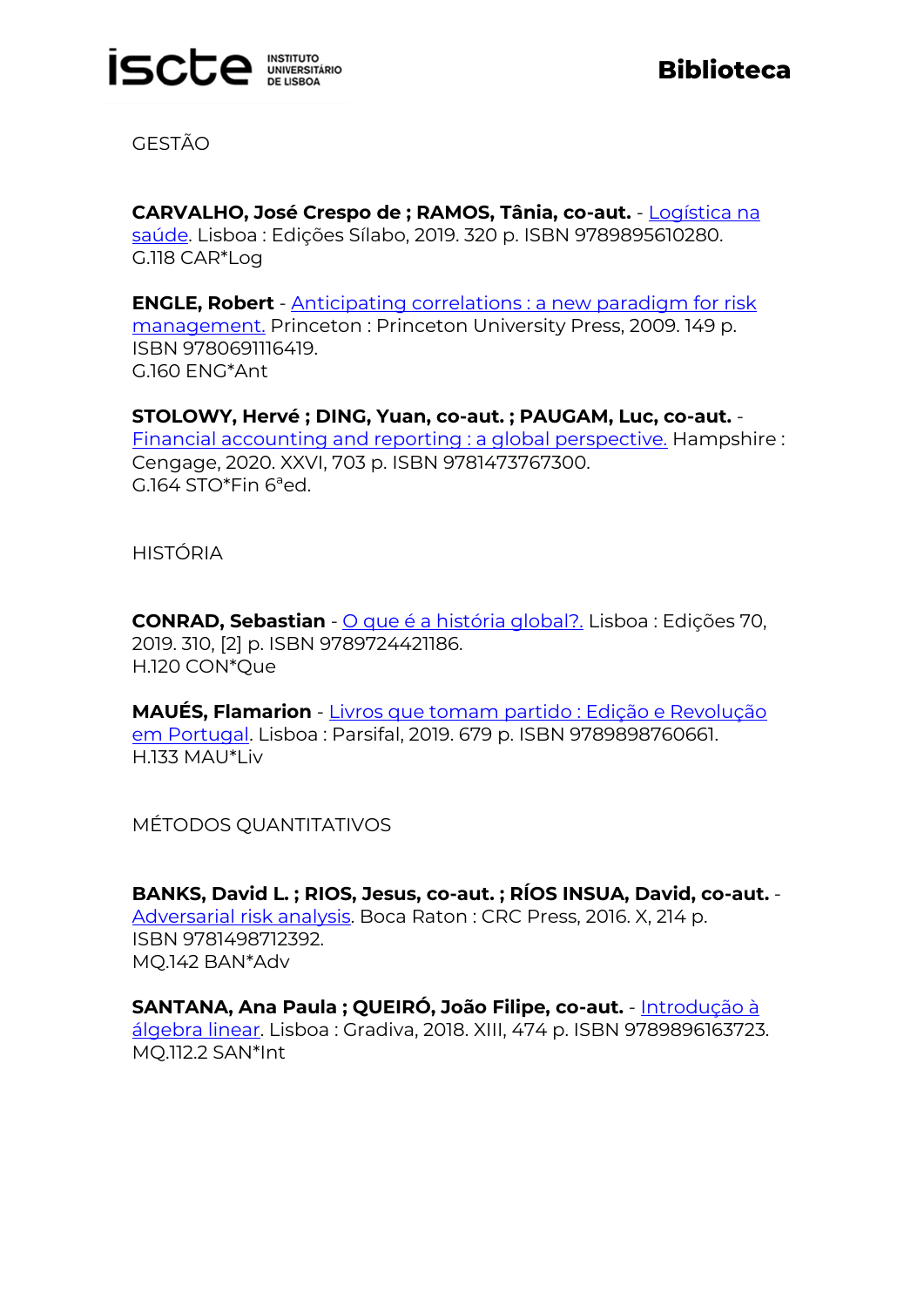

PSICOLOGIA SOCIAL

**BROWN, Rupert** - [Henri Tajfel : explorer of identity and difference.](https://catalogo.biblioteca.iscte-iul.pt/cgi-bin/koha/opac-detail.pl?biblionumber=107746) London : Routledge, 2020. XIV, 286 p. ISBN 9781138589810. PS.101 BRO\*Hen

**FACHADA, Cristina Paula de Almeida** - [O piloto aviador militar :](https://catalogo.biblioteca.iscte-iul.pt/cgi-bin/koha/opac-detail.pl?biblionumber=107620)  [traços disposicionais, características adaptativas e história de vida.](https://catalogo.biblioteca.iscte-iul.pt/cgi-bin/koha/opac-detail.pl?biblionumber=107620) [S.L. : s.n.], 2019. XIII, 349 p. ISBN 9789893302002. PS.141 FAC\*Pil

**DICLEMENTE, Ralph J. ; SALAZAR, Laura F., co-aut. ; CROSBY, Richard A., co-aut.** - [Health behavior theory for public health :](https://catalogo.biblioteca.iscte-iul.pt/cgi-bin/koha/opac-detail.pl?biblionumber=107855)  [principles, foundations, and applications.](https://catalogo.biblioteca.iscte-iul.pt/cgi-bin/koha/opac-detail.pl?biblionumber=107855) Burlington : Jones and Bartlett Learning, 2019. 281 p. ISBN 9781284129885. PS.122 DIC\*Hea

**PARKE, Ross D**. - [Future families : diverse forms, rich possibilities.](https://catalogo.biblioteca.iscte-iul.pt/cgi-bin/koha/opac-detail.pl?biblionumber=107344) Chichester : Wiley-Blackwell, 2013. X, [2], 296 p. ISBN 9780470674499. PS.121 PAR\*Fut

**SOCIOLOGIA** 

**AGAMBEN, Giorgio, co-aut**. - [Démocratie, dans quel état?.](https://catalogo.biblioteca.iscte-iul.pt/cgi-bin/koha/opac-detail.pl?biblionumber=107530) Paris : La Fabrique Éditions, 2009. 151 p. ISBN 9782913372917. S.191 Dem,13

**BALL, Stephen J.** - Global education inc. : new policy networks and [the neo-liberal imaginary.](https://catalogo.biblioteca.iscte-iul.pt/cgi-bin/koha/opac-detail.pl?biblionumber=107747) London : Routledge, 2012. XIII, 163, [3] p. ISBN 9780415684101. S.135 BAL\*Glo

**BEESLEY, Paula** - [Making the most of your social work placement.](https://catalogo.biblioteca.iscte-iul.pt/cgi-bin/koha/opac-detail.pl?biblionumber=107623) London : Sage, 2020. 143 p. ISBN 9781526458964. S.205 BEE\*Mak

**BERG, Janine, co-aut**. - [Digital labour platforms and the future of](https://catalogo.biblioteca.iscte-iul.pt/cgi-bin/koha/opac-detail.pl?biblionumber=107234)  [work : towards decent work in the online world.](https://catalogo.biblioteca.iscte-iul.pt/cgi-bin/koha/opac-detail.pl?biblionumber=107234) Geneva : International Labour Office, 2018. 134 p. ISBN 9789220310243. S.182 Dig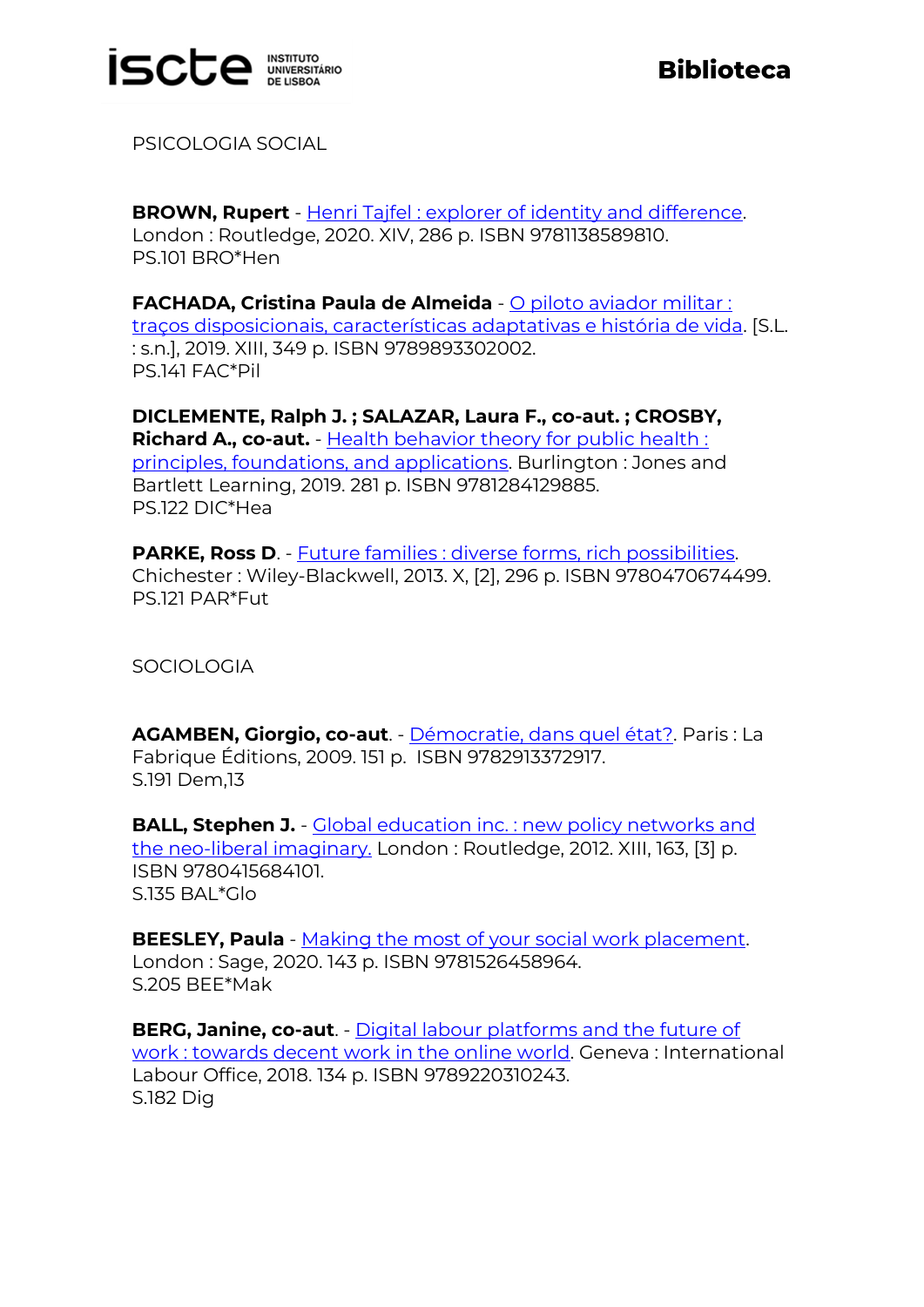

**BLOCK, Bruce** - The visual story : creating the visual structure of film, [TV, and digital media.](https://catalogo.biblioteca.iscte-iul.pt/cgi-bin/koha/opac-detail.pl?biblionumber=107794) London : Routledge, 2021. 339 p. ISBN 9781138014152. S.133 BLO\*Vis

**BOWE, Richard ; BALL, Stephen J., co-aut. ; GOLD, Anne, co-aut.** - [Reforming education and changing schools : case studies in policy](https://catalogo.biblioteca.iscte-iul.pt/cgi-bin/koha/opac-detail.pl?biblionumber=107748)  [sociology.](https://catalogo.biblioteca.iscte-iul.pt/cgi-bin/koha/opac-detail.pl?biblionumber=107748) London : Routledge, 1992. VI, 192 p. ISBN 9781138220751. S.135 BOW\*Ref

**COLSON, Rob, ed. lit.** - [The politics book : big ideas simply explained.](https://catalogo.biblioteca.iscte-iul.pt/cgi-bin/koha/opac-detail.pl?biblionumber=107545) New York : DK, 2018. [11], 352 p. ISBN 9781465473905. S.191 Pol,34

**COUTINHO, José Pereira** - [Religião em Portugal : análise sociológica.](https://catalogo.biblioteca.iscte-iul.pt/cgi-bin/koha/opac-detail.pl?biblionumber=107935) Lisboa : ICS. Imprensa de Ciências Sociais, 2020. 389 p. ISBN 9789726715733. S.132 COU\*Rel

**CSIKAI, Ellen L. ; CHAITIN, Elizabeth, co-aut.** - [Ethics in end-of-life](https://catalogo.biblioteca.iscte-iul.pt/cgi-bin/koha/opac-detail.pl?biblionumber=107549)  [decisions in social work practice.](https://catalogo.biblioteca.iscte-iul.pt/cgi-bin/koha/opac-detail.pl?biblionumber=107549) Chicago : Lyceum Books, 2006. XIX, 261 p. ISBN 0925065528. S.202 CSI\*Eth

## **DAS, Marcel, ed. lit. ; ESTER, Peter, ed. lit. ; KACZMIREK, Lars, ed. lit.**

- [Social and behavioral research and the internet](https://catalogo.biblioteca.iscte-iul.pt/cgi-bin/koha/opac-detail.pl?biblionumber=107750) : advances in applied [methods and research strategies](https://catalogo.biblioteca.iscte-iul.pt/cgi-bin/koha/opac-detail.pl?biblionumber=107750) . New York : Routledge, 2011. XIII, 435 p. ISBN 9781848728172. S.113 Soc,2

**EKOKA, Deborah, ed. lit**. - [Metamba Miago : relatos y saberes de](https://catalogo.biblioteca.iscte-iul.pt/cgi-bin/koha/opac-detail.pl?biblionumber=107160)  [mujeres afroespañolas.](https://catalogo.biblioteca.iscte-iul.pt/cgi-bin/koha/opac-detail.pl?biblionumber=107160) [Valencia] : United Minds, 2019. 147 p. ISBN 9788409089505. S.154 Met

**FARNSWORTH, Stephen J. ; LICHTER, S. Robert, co-aut.** - [Late night](https://catalogo.biblioteca.iscte-iul.pt/cgi-bin/koha/opac-detail.pl?biblionumber=107584)  [with Trump : political humor and the American presidency.](https://catalogo.biblioteca.iscte-iul.pt/cgi-bin/koha/opac-detail.pl?biblionumber=107584) New York : Routledge, 2020. XI, 176 p. ISBN 9781138370654. S.133.3 FAR\*Lat

**FREIRE, Isabel** - [Sexualidades : Media e Revolução dos Cravos.](https://catalogo.biblioteca.iscte-iul.pt/cgi-bin/koha/opac-detail.pl?biblionumber=107937) Lisboa : ICS. Imprensa de Ciências Sociais, 2020. 294 p. ISBN 9789726715962. S.154 FRE\*Sex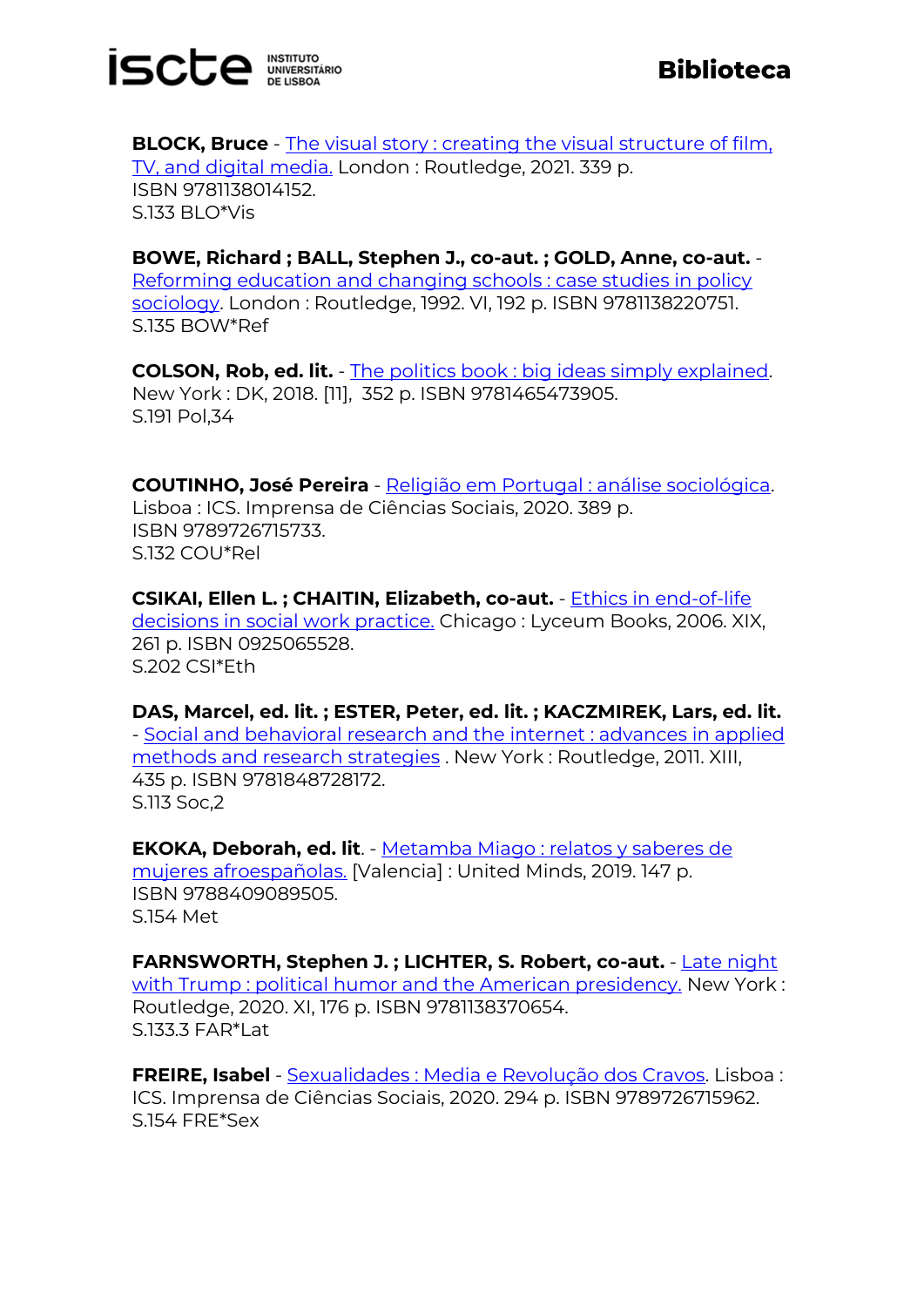

**GIDDENS, Anthony** - [Sociologia.](https://catalogo.biblioteca.iscte-iul.pt/cgi-bin/koha/opac-detail.pl?biblionumber=107790) Lisboa : Fundação Calouste Gulbenkian, 2013. XXXI, 1262, [1] p. ISBN 9789723115031. S.111 GID\*Soc

**HART, Paul't, ed. lit. ; TINDALL, Karen, ed. lit.** - [Framing the global](https://catalogo.biblioteca.iscte-iul.pt/cgi-bin/koha/opac-detail.pl?biblionumber=108121)  [economic downturn : crisis rhetoric and the politics of recessions.](https://catalogo.biblioteca.iscte-iul.pt/cgi-bin/koha/opac-detail.pl?biblionumber=108121) Canberra : Australian National University Press, 2009. IX, 351 p. ISBN 9781921666049. S.191 Fra

## **KEUNE, Maarten, ed. lit. ; SERRANO, Amparo, ed. lit.** -

[Deconstructuring flexicurity and developing](https://catalogo.biblioteca.iscte-iul.pt/cgi-bin/koha/opac-detail.pl?biblionumber=107354) alternative approaches : [towards new concepts and approaches for employment and social](https://catalogo.biblioteca.iscte-iul.pt/cgi-bin/koha/opac-detail.pl?biblionumber=107354)  [policy.](https://catalogo.biblioteca.iscte-iul.pt/cgi-bin/koha/opac-detail.pl?biblionumber=107354) New York : Routledge, 2014. VIII, 203 p. ISBN 9781138291348. S.205 Dec

**LINDNER, Andrew M. ; BARNARD, Stephen R., co-aut.** - [All media are](https://catalogo.biblioteca.iscte-iul.pt/cgi-bin/koha/opac-detail.pl?biblionumber=107751)  [social : sociological perspectives on mass media.](https://catalogo.biblioteca.iscte-iul.pt/cgi-bin/koha/opac-detail.pl?biblionumber=107751) New York : Routledge, 2020. XII, 193, [1] p. ISBN 9780415749541.  $S.133.3$  LIN\*All

**MAYO, Remei Sipi** - [Inmigración y género : el caso de Guinea](https://catalogo.biblioteca.iscte-iul.pt/cgi-bin/koha/opac-detail.pl?biblionumber=107161)  [Ecuatorial.](https://catalogo.biblioteca.iscte-iul.pt/cgi-bin/koha/opac-detail.pl?biblionumber=107161) Donastia, San Sebástian : Tercera Prensa-Hirugarren Prentsa, 2004. 99, [4] p. ISBN 8487303757. S.153 MAY\*Inm

**PASTOR SELLER, Enrique, ed. lit., e outros** - [Familias, identidades y](https://catalogo.biblioteca.iscte-iul.pt/cgi-bin/koha/opac-detail.pl?biblionumber=108069)  [cambio social en España y Portugal : Siglos XIX-XXI.](https://catalogo.biblioteca.iscte-iul.pt/cgi-bin/koha/opac-detail.pl?biblionumber=108069) Cizur Menor : Aranzadi, 2020. 299 p. ISBN 9788413450230. S.152 Fam,25

**PEDRERO ESTEBAN, Luis Miguel, ed. lit.** - autor da introdução - [La](https://catalogo.biblioteca.iscte-iul.pt/cgi-bin/koha/opac-detail.pl?biblionumber=107743)  [Transformación Digital de la Radio : diez claves para su comprensión](https://catalogo.biblioteca.iscte-iul.pt/cgi-bin/koha/opac-detail.pl?biblionumber=107743)  [profesional y académica.](https://catalogo.biblioteca.iscte-iul.pt/cgi-bin/koha/opac-detail.pl?biblionumber=107743) Valência : Tirant Humanidades, 2019. 307 p. ISBN 9788417973261. S.133.3 Tra,1

**SÁNCHEZ-CUENCA, Ignacio** - [La desfachatez intelectual : escritores e](https://catalogo.biblioteca.iscte-iul.pt/cgi-bin/koha/opac-detail.pl?biblionumber=107419)  [intelectuales ante la política.](https://catalogo.biblioteca.iscte-iul.pt/cgi-bin/koha/opac-detail.pl?biblionumber=107419) Madrid : Los Libros de la Catarata, 2017. 247 p. ISBN 9788490972595. S.191 SÁN\*Des

**SCHUDSON, Michael** - **Journalism : why it matters**. Cambridge : Polity Press, 2020. X, 132 p. ISBN 9781509538546. S.133 SCH\*Jou